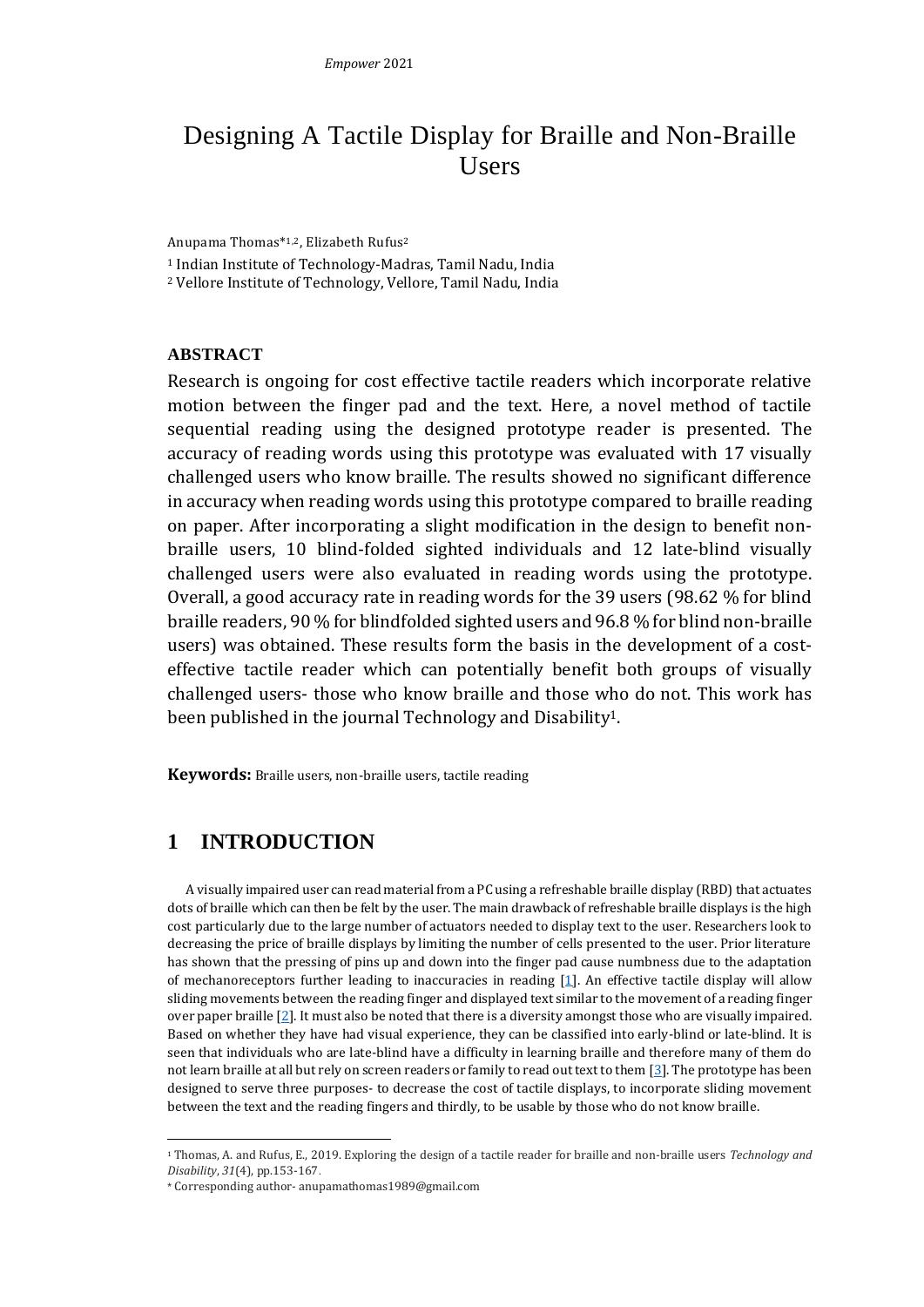### **2 2. METHODOLOGY**

The prototype consists mainly of two parts-an embossed disc placed on the shaft of a stepper motor and the associated electronics housed in an enclosure as seen in Fig.1. The discs are detachable and embossed with 12 braille (Fig.2.) or raised print characters (Fig.3.) at every 28.8<sup>°</sup> depending on whether the user requires braille or not. The stepper motor allows precise positioning of the tactile cell beneath the users' finger pad. The speed of the stepper motor is 150 rpm and at this speed it takes 400msec to display a character separated by 360º. Embossed characters that are less than 360º apart can be displayed faster. Therefore, this design introduces varying refresh rates of character presentation to the user based on the position of the embossed character to be read. Words formed by 2,3,4 and 5 letters were presented to the user to be read within a timeframe of 1 minute. Similar words were embossed in braille on paper and this was used as a standard of comparison when reading on the prototype by 17 users who were visually challenged and who knew braille.



**Fig. 1. Prototype** 



**Fig.2. Embossed braille disc**



**Fig.3. Embossed print disc**

### **3 RESULTS**

The mean accuracy of reading simple words was found to be 98.62%(SD=3.84) with 17 visually challenged users (who know braille). A statistical analysis of the results for visually challenged braille participants using a t-test between accuracy with the prototype and on paper braille showed no significant difference ( $p= 0.092$ ) indicating similar accuracy in reading words using paper braille and the prototype.

An accuracy of 96.6% (SD= 6.8) with 12 non- braille visually challenged users and 90% (SD=13.96) for 10 blind folded sighted users. Blind folded sighted participants using the printed disc could read at a speed of 6- 7 wpm with a training session of about 30 minutes. These results are encouraging in comparison to the results